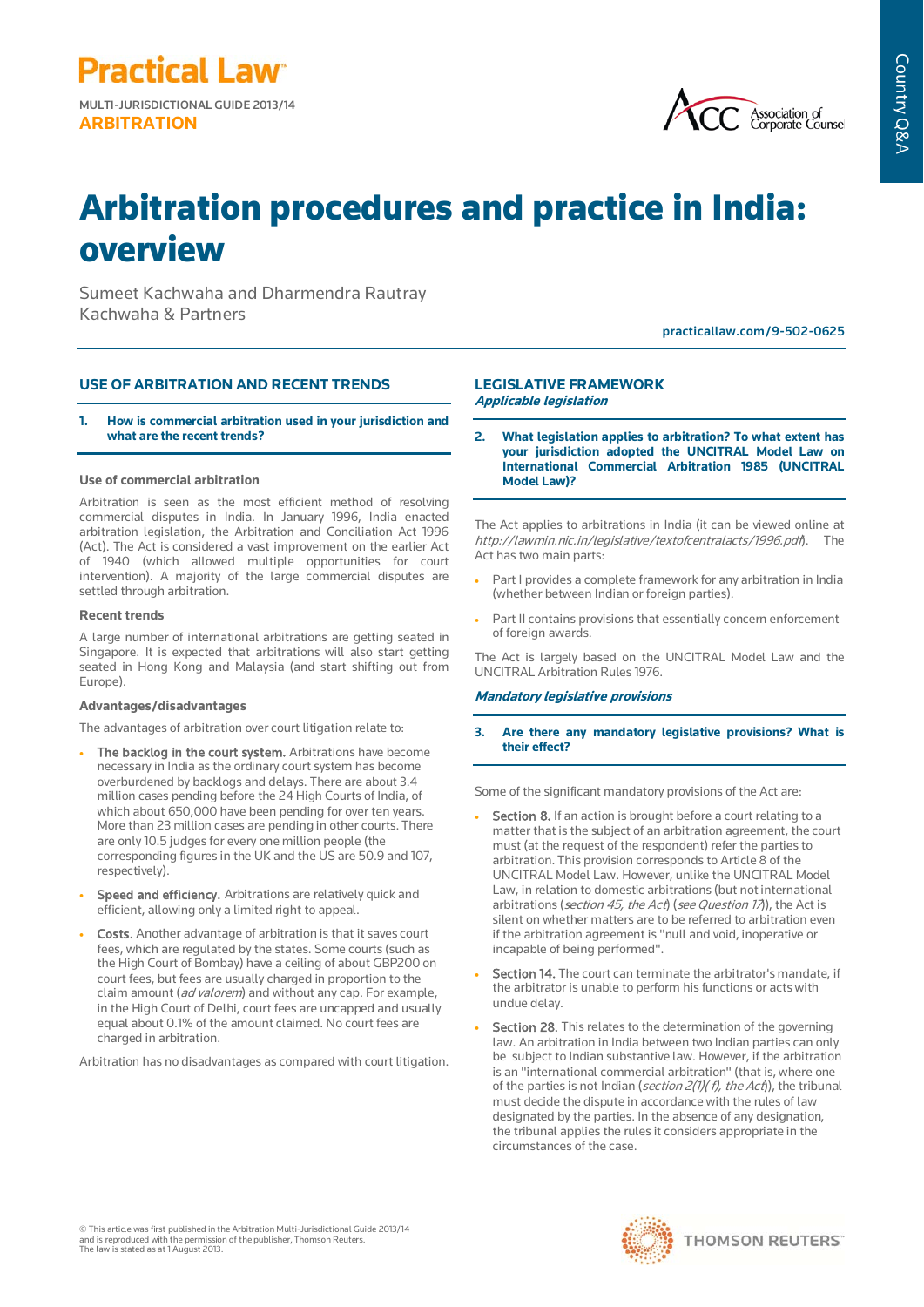- Section 31. This prescribes the form and content of the arbitral award. Among other things, it provides that the award must state the reasons on which it is based, unless the parties have agreed that no reasons must be given. In addition, unless the award otherwise directs, interest at 18% a year applies from the date of the award to the date of payment.
- Section 34. This sets out the grounds on which an arbitral award can be set aside. It broadly corresponds to Article 34 of the UNCITRAL Model Law.
- Sections 35 and 36. Subject to the provisions of the Act, an award is final and binding on the parties and persons claiming under them. Unlike the UNCITRAL Model Law, a separate application for recognition and enforcement of the award need not be filed and, subject to the outcome of an application under section 34, it is enforceable as if it were a decree of the court.
- Section 37. This relates to appeals (see Question 25).
- Section 43. This relates to the applicability of the Limitation Act 1963 (see Question 4).

## **Limitation**

## **4. Does the law of limitation apply to arbitration proceedings?**

The law of limitation (Limitation Act 1963) applies to arbitrations as it does to proceedings in court (section 43, Act). For these purposes, arbitration proceedings are deemed to have commenced (unless the parties have agreed otherwise) on the date a request for the dispute to be referred to arbitration is received by the respondent (section 21, Act).

The usual limitation period is three years from the date of the commencement of the cause of action. Once time has started to run, no subsequent inability to bring the action stops the time running. However, exemptions apply if:

- In good faith, proceedings are started in a court without jurisdiction.
- Time is taken to obtain the prior consent or approval of the government to bring the action (where such consent or approval is required by any law).
- The case is based on subsequently discovered fraud or mistake.
- Any document necessary to establish the claimant's right has been fraudulently concealed from him.
- There is written acknowledgment of liability.
- There is a part payment of the debt.

For the limitation period in relation to the enforcement of a foreign award, see Question 30.

# **ARBITRATION ORGANISATIONS**

## **5. Which arbitration organisations are commonly used to resolve large commercial disputes in your jurisdiction?**

The vast majority of cases are resolved through ad hoc arbitration.

The Indian Council of Arbitration (ICA), headquartered in New Delhi, is the leading domestic arbitral organisation and has a very good reputation. The ICA's rules can be viewed at www.icaindia.co.in/htm/clouse.htm. Recently launched Delhi International Arbitration Centre has gained immensely in popularity (dacdelhi.org)

Most other domestic arbitral bodies are not yet fully developed (see box, Main arbitration organisations).

Among the foreign institutions, the International Chamber of Commerce (ICC) is popular and is frequently used by both the public and private sectors. Lately, the Singapore International Arbitration Centre (SIAC) has gained considerable popularity.

See box, Main arbitration organisations.

## **ARBITRATION AGREEMENTS Validity requirements**

## **6. What are the requirements for an arbitration agreement to be enforceable?**

### **Substantive/formal requirements**

An arbitration agreement must be in writing, and may be contained in correspondence or in any means of communication that provides a record of the agreement. The agreement need not be signed. An unsigned agreement affirmed by the parties' conduct is valid. An arbitration agreement is considered to be in writing if there is an exchange of a statement of claim and defence in which the existence of the agreement is alleged by one party and not denied by the other.

#### **Separate arbitration agreement**

A separate arbitration agreement is not required and a clause in the main contract is sufficient.

## **Unilateral or optional clauses**

## **7. Are unilateral or optional clauses, where one party has the right to choose arbitration, enforceable?**

A unilateral right of one party to elect whether to commence an arbitration or a civil suit (should a dispute arise) has been upheld by Indian courts. It may, however, be stated that there is not much case law on the subject and the issue has not been squarely dealt with so far.

## **Separability**

## **8. Does the applicable legislation recognise the separability of arbitration agreements?**

An arbitration clause is to be treated as independent of the underlying contract and a decision that the contract is void does not ipso jure (that is, by operation of law) result in invalidity of the arbitration clause.

## **Breach of an arbitration agreement**

## **9. What remedies are available where a party starts court proceedings in breach of an arbitration agreement or initiates arbitration in breach of a valid jurisdiction clause?**

## **Court proceedings in breach of an arbitration agreement**

In the context of domestic arbitrations, if an action is brought before a judicial authority in breach of an arbitration agreement, that authority must refer the parties to arbitration (section 8, Act). The party objecting to the court proceedings must do so no later than submitting its first statement on the substance of the dispute. In the meantime, the arbitration proceedings can begin and continue, and an award can be made.

This provision is based on the UNCITRAL Model Law, with one difference. The corresponding provision in the UNCITRAL Model Law allows the court to consider an objection that the arbitration agreement is "null and void, inoperative or incapable of being performed" (Article 8). These words have been omitted in section 8 of the Act. However, pursuant to the decision in SBP & Co. v Patel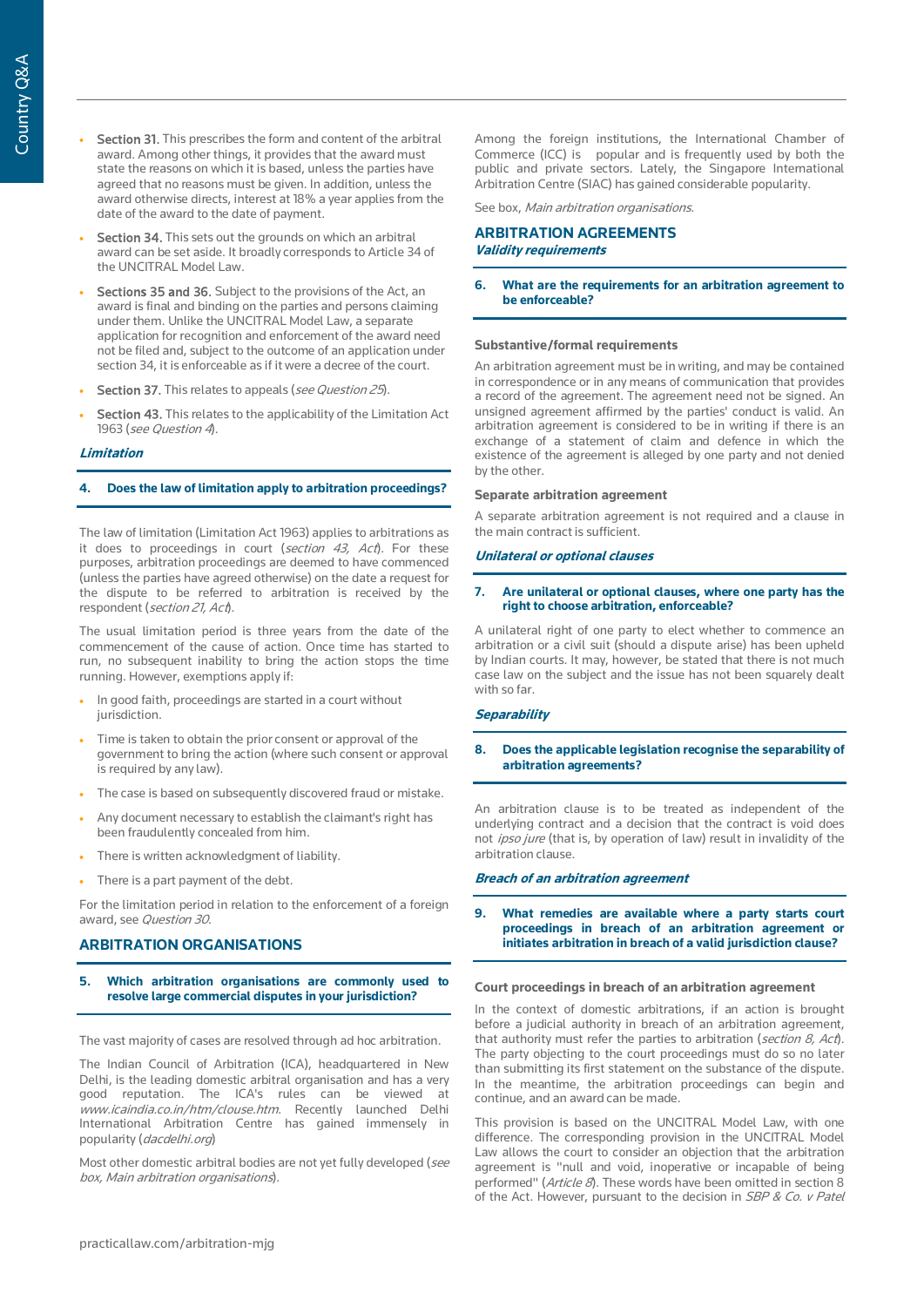Engineering Ltd., (2005) 8 SCC 618, the Supreme Court has diluted the mandatory effect of the section by allowing the court to examine if there is an arbitrable or live claim which is capable of being referred to arbitration.

In relation to foreign (offshore) arbitrations, the wording of the UNCITRAL Model Law has been retained in the Act in this respect (section 45). As a result, courts have jurisdiction to examine if the arbitration agreement is null and void, inoperative or incapable of being performed.

#### **Arbitration in breach of a valid jurisdiction clause**

If a party initiates arbitration in breach of a valid jurisdiction clause, the validity of arbitration can be challenged under section 16 of the Act (corresponding to Article 16 of the Model Law). The challenge would be before the arbitral tribunal in the first instance.

## **10. Will the local courts grant an injunction to restrain proceedings started overseas in breach of an arbitration agreement?**

The courts may grant an injunction to restrain proceedings started overseas in breach of an arbitration agreement provided it has jurisdiction in relation to such proceedings in the international sense.

## **Joinder of third parties**

## **11. Under the applicable legislation, in what circumstances can a third party be joined to an arbitration or otherwise be bound by an arbitration award?**

The normal rule is that non-parties cannot be joined in an arbitration or otherwise be bound by an arbitration award. However an exception has been carved in relation to this in a recent Supreme Court judgment' Chloro Controls India Pvt. Ltd. v. Severn Trent Water Purification Inc. - (2013) 1 SCC 641. Here, the court was faced with a situation where parties to a joint venture had entered into several related agreements – some with different entities from amongst their group. These agreements had diverse dispute resolution clauses – some with ICC arbitration in London; some with no arbitration clause and one agreement with an AAA arbitration clause with Pennsylvania (United States) as its seat. The Supreme Court held that the legislative intent is in favour of arbitration and the Arbitration Act 'would have to be construed liberally to achieve that object'. The Court held that non-signatory parties could be subjected to arbitration provided the transactions were within the group of companies and there was a clear intention of the parties to bind non-signatories as well. It held that subjecting non-signatories to arbitration would be in exceptional cases. This would be examined on the touchstone of direct relation of the non-signatory to the signatories; commonality of the subject matter and whether multiple agreements presented a composite transaction or not. The situation should be so composite that performance of the 'mother agreement' would not be feasible without the aid, execution and performance of the supplemental or ancillary agreements.

## **ARBITRATORS**

**Number and qualifications/characteristics**

#### **12. Are there any requirements in the legislation relating to the number and qualifications/characteristics of arbitrators?**

If the parties have not determined the number of arbitrators, the tribunal consists of a sole arbitrator (section 10, Act). There are no restrictions on number, qualification or characteristics of arbitrators. However, the tribunal must comprise an uneven

number of arbitrators. Where the court is called on to make an appointment of a sole arbitrator or a third arbitrator in an international commercial arbitration, it can appoint an arbitrator of a nationality other than the nationalities of the parties (where the parties belong to different nationalities). This provision is interpreted to be recommendatory and not mandatory.

## **Independence/impartiality**

## **13. Are there any requirements in the legislation relating to arbitrators' independence and/or impartiality?**

An arbitrator must disclose any circumstance which gives rise to justifiable doubts as to his independence or impartiality (section 12, Act). This is in line with Article 12 of the UNCITRAL Model Law and Article 10 of the UNCITRAL Rules.

## **Appointment/removal**

**14. Does the legislation contain default provisions relating to the appointment and/or removal of arbitrators?**

## **Appointment of arbitrators**

The Act's default provisions regulating the appointment of arbitrators are triggered if:

- The parties cannot agree on the appointment of an arbitrator within 30 days of receiving a request to do so.
- Two appointed arbitrators fail to agree on the third arbitrator within 30 days of the date of their appointment.
- The arbitration must be heard by one arbitrator and the parties fail to agree on that arbitrator within 30 days of receiving a request to agree on the appointment.
- The parties' mechanism for the appointment of an arbitrator fails.

If the default provisions are triggered:

- In an international commercial arbitration, the arbitrator's appointment is made by the Chief Justice of the Supreme Court of India.
- In a domestic arbitration, the appointment is made by the Chief Justice of the High Court in the state where either:
	- the cause of action arises;
	- the respondent resides or carries on its business.

#### **Removal of arbitrators**

An arbitrator can be removed only in the following circumstances:

- A challenge is made on the ground that there are justifiable doubts as to his independence or impartiality or that he does not possess the qualification agreed by the parties (*section 13*, Act). A challenge must be made to the arbitral tribunal. If the challenge is not successful, the arbitral tribunal must continue with the arbitral proceedings and render its award (which can be challenged).
- The other provision for removing an arbitrator is if he becomes de jure or de facto unable to perform his functions or fails to act without undue delay. In these circumstances, a party can (unless otherwise agreed) apply to the court to decide on the termination of the mandate (section 14, Act).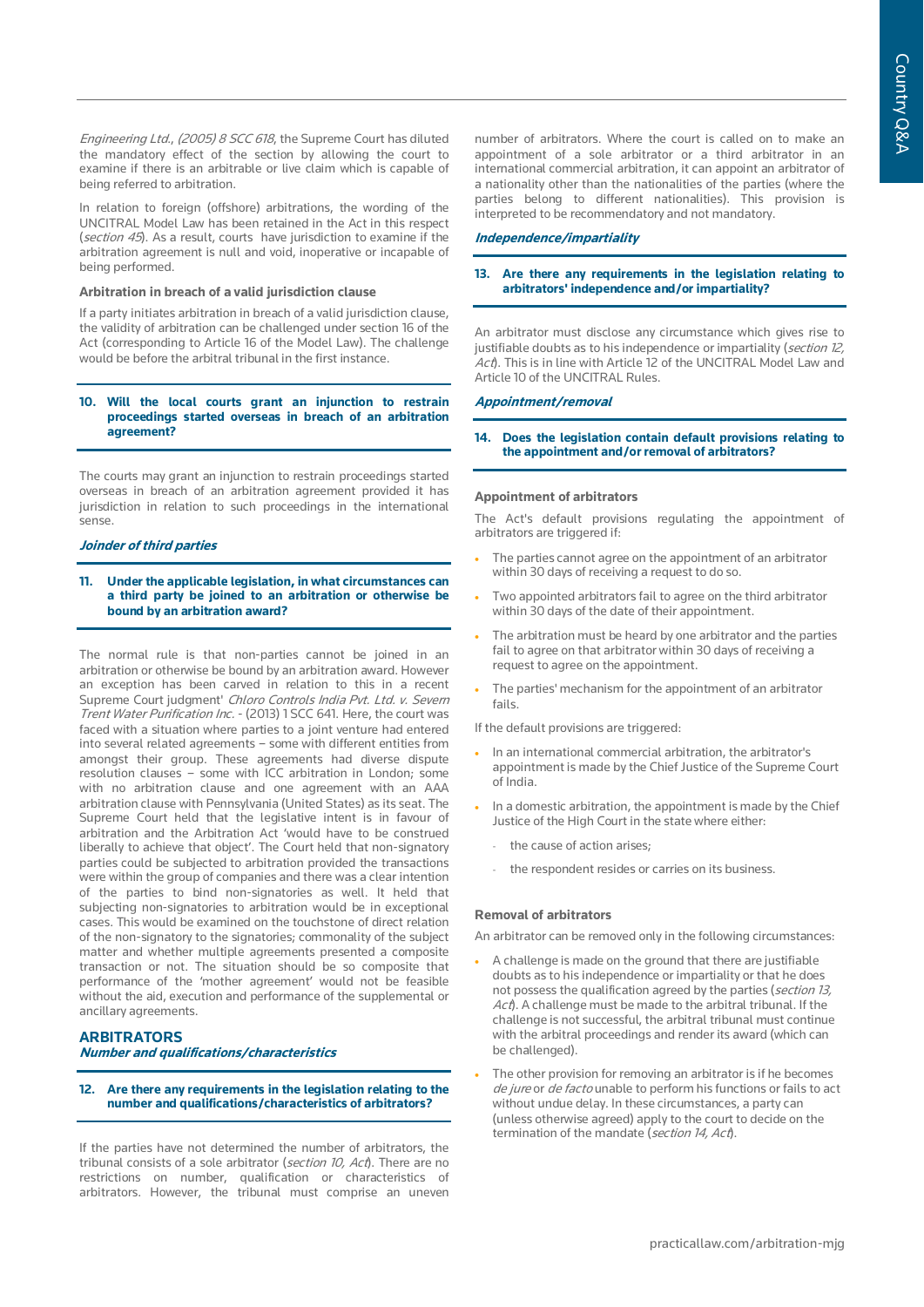## **PROCEDURE Commencement of arbitral proceedings**

**15. Does the applicable legislation provide default rules governing the commencement of arbitral proceedings?**

Unless the parties agree otherwise, arbitral proceedings are deemed to begin on the date on which a request for the dispute to be referred to arbitration is received by the respondent (section 21,  $A c t$ ).

## **Applicable rules**

**16. What procedural rules are arbitrators likely to follow? Can the parties determine the procedural rules that apply? Does the legislation provide any default rules governing procedure?**

## **Applicable procedural rules**

Subject to the parties' agreement, arbitrators can conduct the proceedings "in the manner they consider appropriate" (section  $19(3)$ , Act). This includes the power to determine the admissibility, relevance, materiality and weight of any evidence. The only restraints applicable are that:

- Arbitrators must treat the parties equally.
- Each party must be given a full opportunity to present its case, which includes sufficient advance notice of any hearing or meeting (sections 18 and 24(2), Act).

The CPC and the Indian Evidence Act do not apply to arbitrations. Unless the parties agree otherwise, the tribunal decides whether to hold oral hearings for the presentation of evidence or for arguments, or whether the proceedings are to be conducted on the basis of documents or other material alone. However, the arbitral tribunal must hold oral hearings if a party requests this (unless the parties have agreed that no oral hearing is to be held) (section  $24$ , Act).

The arbitrators can proceed ex parte if the respondent, without sufficient cause, fails to either:

- Communicate its statement of defence.
- Appear for an oral hearing.
- Produce evidence.

However, the tribunal must not treat the respondent's failure as an admission by the respondent of the allegations against it. The tribunal must decide the matter on the evidence, if any, before it.

If the claimant fails to provide his statement of claim, the arbitral tribunal can terminate the proceedings (section 25, Act).

## **Default rules**

The Act does not provide any default rules regulating procedure.

## **Arbitrator's powers**

**17. What procedural powers does the arbitrator have under the applicable legislation? If there is no express agreement, can the arbitrator order disclosure of documents and attendance of witnesses (factual or expert)?**

For procedural powers of arbitrators, see Question 16.

Arbitrators cannot force unwilling witnesses to appear before them. In this situation, the arbitral tribunal or a party, with the tribunal's approval, can apply to the court seeking its assistance in taking evidence (section 27, Act). This corresponds to a provision in

the UNCITRAL Model Law, although Indian law goes beyond the UNCITRAL Model Law, as it states that any person failing to attend in accordance with any order of the court (and certain other situations), is subject to the same penalties and punishment as he may have incurred for similar offences committed during court proceedings. A court can also appoint a commissioner to take evidence or order that the evidence be provided directly to the arbitral tribunal (section 27, Act). These provisions extend to any documents to be produced or property to be inspected.

An arbitral tribunal can also appoint experts in relation to any specific issue (*section 26, Act*). In this situation, a party may have to give the expert any relevant information or produce any relevant document, goods or property for inspection, as required. It is open to a party (or to the arbitral tribunal) to require the expert, after delivery of his report, to appear at an oral hearing so that the parties can put questions to him.

## **EVIDENCE**

**18. What documents must the parties disclose to the other parties and/or the arbitrator? How, in practice, does the scope of disclosure compare with disclosure in litigation? Can the parties determine the rules on disclosure?**

#### **Scope of disclosure**

It is up to the parties to agree on the rules of disclosure (see below, Parties' choice). In the absence of any agreement, the CPC principles provide guidance to the arbitrator (even though the CPC is not strictly applicable to arbitrations). In accordance with these principles, discovery is ordered only if the court is satisfied of the necessity, relevance and expediency of the request. Discovery is not ordered as a matter of course or to satisfy a speculative enquiry.

#### **Parties' choice**

The parties can determine the rules on disclosure. See above, Scope of disclosure.

## **CONFIDENTIALITY**

### **19. Is arbitration confidential?**

There is no express or implied obligation to treat an arbitration agreement, or proceedings arising from it, as confidential. If confidentiality is required, the parties' agreement must provide for it. However, it is doubtful that this agreement would be effective or binding in most disputes between large corporate entities or governments, which must act transparently.

## **COURTS AND ARBITRATION**

## **20. Will the local courts intervene to assist arbitration proceedings?**

The courts can intervene to assist arbitration proceedings in three circumstances:

- Appointing arbitrators (see Question 14, Appointment of arbitrators).
- Determining whether to terminate the arbitrator's mandate because he is unable to perform his functions or because he fails to proceed without undue delay (section 14(2), Act) (see Question 14, Removal of arbitrators).
- Providing assistance in taking evidence (see Question 17).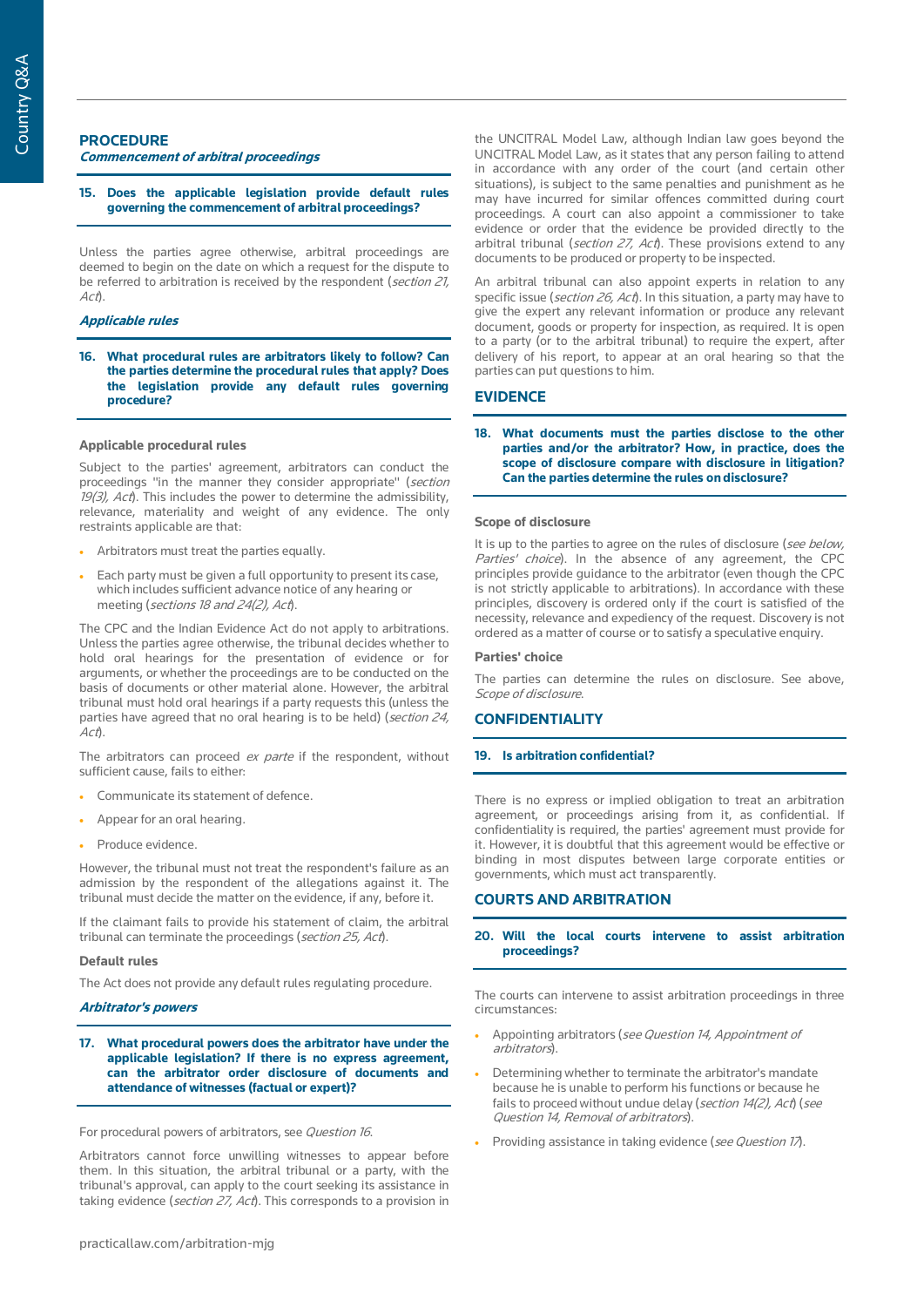## **21. What is the risk of a local court intervening to frustrate the arbitration? Can a party delay proceedings by frequent court applications?**

## **Risk of court intervention**

One of the stated objectives of the Act is "to minimise the supervisory role of courts in the arbitral process" (Statement of Objects and Reasons). While courts can grant anti-arbitration injunctions, there have been few instances of them doing so. One high profile example of an anti-arbitration injunction being granted concerned an Enron subsidiary, Dabhol Power Company, which brought arbitration proceedings against the Union of India for breach of the Power Purchase Agreement (PPA) entered into by the parties. The High Court of Bombay and the High Court of Delhi granted interim anti-arbitration injunctions relating to arbitrations commenced in London on the ground that the Indian courts were seized of the issue as to whether the arbitration agreement was overridden by subsequent legislation that introduced a regulator in the power sector (2006 (199) ELT 782 (Bom) & MANU/ DE/ 0379/ <sup>2004</sup>).

#### **Delaying proceedings**

It is generally unlikely that a party could delay proceedings by frequent court applications.

**22. What remedies are available where one party denies that the tribunal has jurisdiction to determine the dispute(s)? Does your jurisdiction recognise the concept of kompetenzkompetenz? Does the tribunal or the local court determine issues of jurisdiction?**

The Act follows Article 16 of the UNCITRAL Model Law incorporating the kompetenz-kompetenz principle (section 16, the Act). Therefore, the arbitral tribunal can rule on its own jurisdiction, including in relation to the existence or validity of the arbitration agreement. If an arbitral tribunal rejects an objection to its jurisdiction, it must continue with the arbitral proceedings and make an award.

There is one significant difference between the UNCITRAL Model Law and the Act. Under the UNCITRAL Model Law, an order of the arbitral tribunal accepting or rejecting any challenge to its jurisdiction can be appealed in court. However, under Indian law, an appeal to a court is only allowed if the tribunal accepts the challenge to its jurisdiction. Therefore, if the tribunal rejects a challenge, there is no appeal and the tribunal continues with the arbitral proceedings and makes its award. If a party is unsatisfied with the award, it can make an application to set aside the award.

However, the principle of *kompetenz-kompetenz* has been somewhat diluted by a Supreme Court decision in SBP & Co v Patel Engineering (2005) 8 SCC 618. The Supreme Court held that if an application is made to the court to appoint an arbitrator, the court may consider any objection regarding the existence or validity of the arbitration agreement.

## **REMEDIES**

## **23. What interim remedies are available from the tribunal under the applicable legislation?**

#### **Security for costs**

The arbitral tribunal can order security for costs that it expects to be incurred in relation to the claim or counterclaim (section 38, Act).

#### **Security or other interim measures**

Unless otherwise agreed by the parties, the arbitral tribunal can order a party to take any interim measure of protection, or order appropriate security in connection with an interim measure (section  $17,$  Act). In practice, this provision is seen to be ineffective and is not frequently used because:

- The applicant must wait for the arbitral tribunal to be constituted (ruling out this option in urgent cases).
- There are no penalties if the order is disobeyed.
- The order cannot affect third parties.
- Any interim measure comes to an end with the making of an award (unlike a court order which can continue until enforcement).

## **Other**

The tribunal can, among others, award interim measures such as:

- Prevention, interim custody or sale of any goods which are the subject matter of arbitration agreement.
- Securing the amount in dispute in the arbitration.
- Interim injunction or the appointment of a receiver.
- Such other interim measure as may appear to be just and convenient.

## **24. What final remedies are available from the tribunal under the applicable legislation?**

The tribunal can award damages, specific performance, injunctions, declarations, costs and interest.

## **APPEALS**

**25. Can arbitration proceedings and awards be appealed or challenged in the local courts? What are the grounds and procedure? Can the parties effectively exclude any rights of appeal?**

## **Rights of appeal/challenge**

An appeal can be made relating to an order of the arbitral tribunal either:

- Accepting any challenge to its jurisdiction (section 16, Act).
- Granting or refusing to grant an interim measure of protection under section 17 (section 37, Act) (see Question 23, Interim measures).

While there is no provision for further appeal in the Act, an appeal to the Supreme Court may be allowed on a discretionary basis (this is a constitutional remedy available under Article 136 of the Constitution of India (Constitution)). However, this appeal is rarely entertained except where an issue of substantive law of public importance is involved.

In relation to domestic arbitrations, an appeal can be made against an order setting aside or refusing to set aside an arbitral award (section 34, Act). No further right of appeal exists, apart from a discretionary appeal to the Supreme Court under Article 136 of the Constitution.

In relation to a foreign award, only an order refusing to enforce an award can be appealed. Therefore, if the foreign award is enforced, there is no statutory right of appeal (although the discretionary appeal to the Supreme Court under Article 136 of the Constitution may still be available).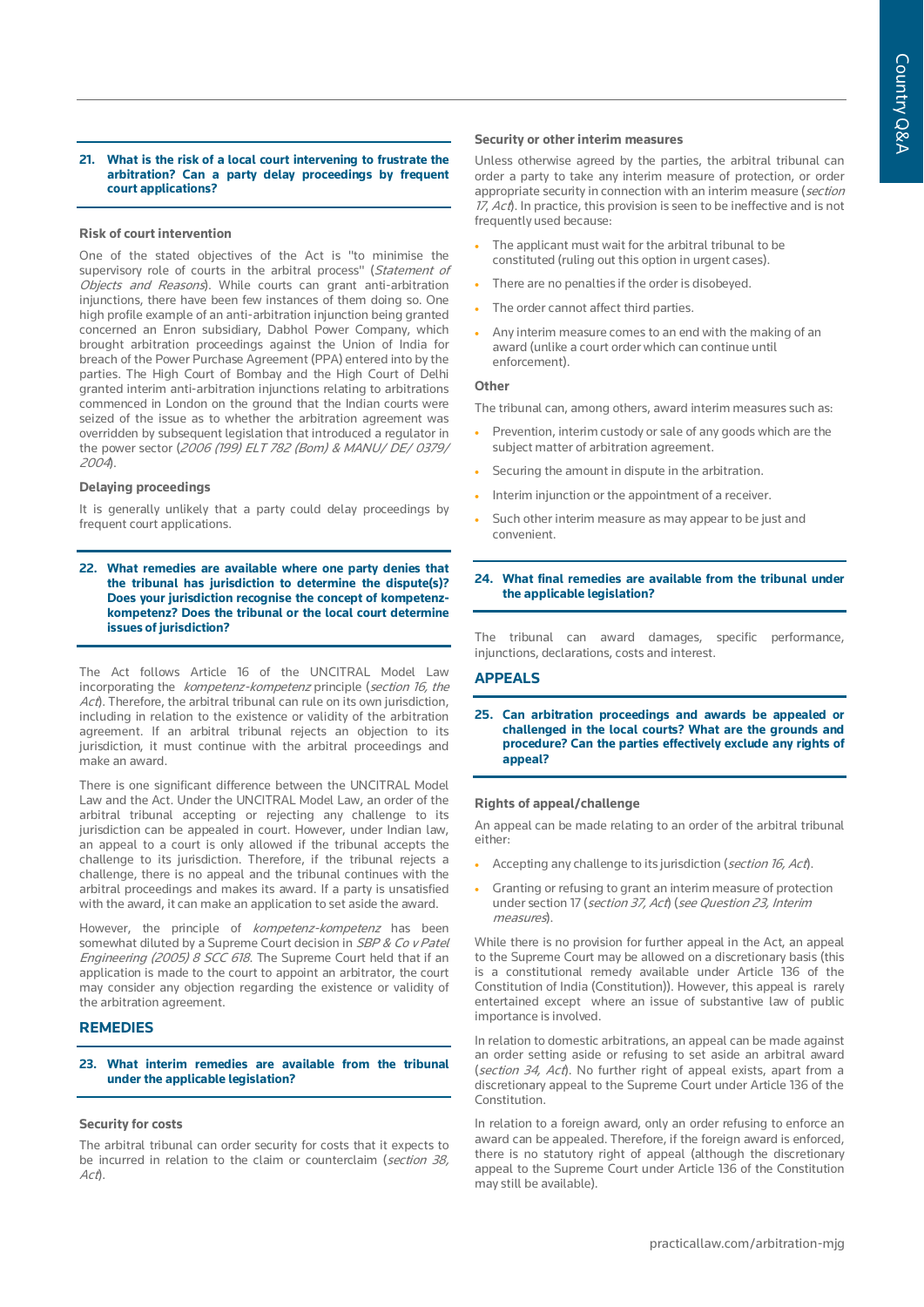## **Grounds and procedure**

The grounds for setting aside a domestic award are as per the Model law (Article 34). The grounds for refusing to enforce an award are as per the New York Convention.

## **Excluding rights of appeal**

Parties cannot exclude any right of appeal and any such agreement is void.

## **COSTS**

## **26. What legal fee structures can be used? Are fees fixed by law?**

There are no statutory provisions or restrictions in relation to fees (either for counsel or for the arbitral tribunal), and the parties can freely make their own arrangements. Typically, an arbitrator charges between US\$1,000 to US\$2,000 for a sitting of two hours and an hourly rate of US\$500 after that. However, when the court appoints an arbitrator (see Question 14, Appointment of arbitrators), it can also set the arbitrator's fees.

#### **27. Does the unsuccessful party have to pay the successful party's costs? How does the tribunal usually calculate any costs award and what factors does it consider?**

#### **Cost allocation**

The general rule is that costs follow the event.

## **Cost calculation**

Unless otherwise agreed by the parties, the costs of an arbitration are fixed by the tribunal which, among other things, also determines the amount of costs and the manner in which they must be paid (section 31(8), Act). Costs comprise (section 31(8), Act):

- Reasonable costs relating to the fees and expense of the arbitrators and witnesses.
- Legal fees and expenses.
- Any administrative fees of the institution supervising the arbitration.
- Other expenses incurred in connection with the arbitral proceedings and the arbitral award.

### **Factors considered**

The tribunal may not award the actual cost but what according to it is reasonable. It will also look at the conduct of the party that is, as to whether it is guilty of deliberately delaying the proceedings or filing trivial applications, seeking adjournment without sufficient reason and so on.

# **ENFORCEMENT OF AN AWARD**

**Domestic awards**

**28. To what extent is an arbitration award made in your jurisdiction enforceable in the local courts?** 

One of the objectives of the Arbitration Act is "to provide that every final arbitral award is enforced in the same manner as if it were a decree of the court" (Statement of Objects and Reasons). Unlike the UNCITRAL Model Law, the Act does not require any recognition or enforcement proceedings to be started by the successful party.

If an application to set aside an arbitral award (under section 34 of the Act) is rejected (or if the time for making such an objection has

expired), the award is immediately capable of execution as a court decree (section 36, Act). The grounds for setting aside an award are virtually the same as in Article 34 of the UNCITRAL Model Law.

An application to set aside an award must be made within three months of its receipt. This period can be extended, at the discretion of the court, by another 30 days, but no further (section 34(3)).

An application to set aside an award can be made in the principal civil court of the original jurisdiction that would have heard the matter if it had been a court action. Therefore, an application can be made in the court in the territory where:

- The arbitration award was made.
- The cause of action in whole or in part arose.
- The respondent resides or carries on business.

#### **Foreign awards**

**29. Is your jurisdiction party to international treaties relating to recognition and enforcement of foreign arbitration awards, such as the Convention on the Recognition and Enforcement of Foreign Arbitral Awards 1958 (New York Convention)?** 

India is party to the New York Convention. Enforceability of an award made in India in a foreign jurisdiction largely depends on the reservations, if any, made by that jurisdiction when acceding to the New York Convention.

India is also a signatory to the Geneva Convention on the Execution of Foreign Arbitral Awards 1927. However, it is not party to the Convention on the Settlement of Investment Disputes between States and Nationals of Other States 1965 (ICSID Convention) or any other convention or treaty relating to enforcement of foreign arbitral awards.

## **30. To what extent is a foreign arbitration award enforceable in your jurisdiction?**

For a foreign award to be enforceable in India, the jurisdiction where the award has been issued must be notified by the Indian government that the latter has accepted the former as a jurisdiction to which the New York Convention applies (section 44, Act). Currently, India has notified 47 countries plus countries which were earlier part of the USSR. Amongst those notified are:

- Australia.
- Austria.
- Belgium.
- Canada.
- China.
- France.
- Germany.
- Hong Kong.
- Japan.
- Switzerland.
- **Sweden**
- **Singapore**
- Malaysia
- UK.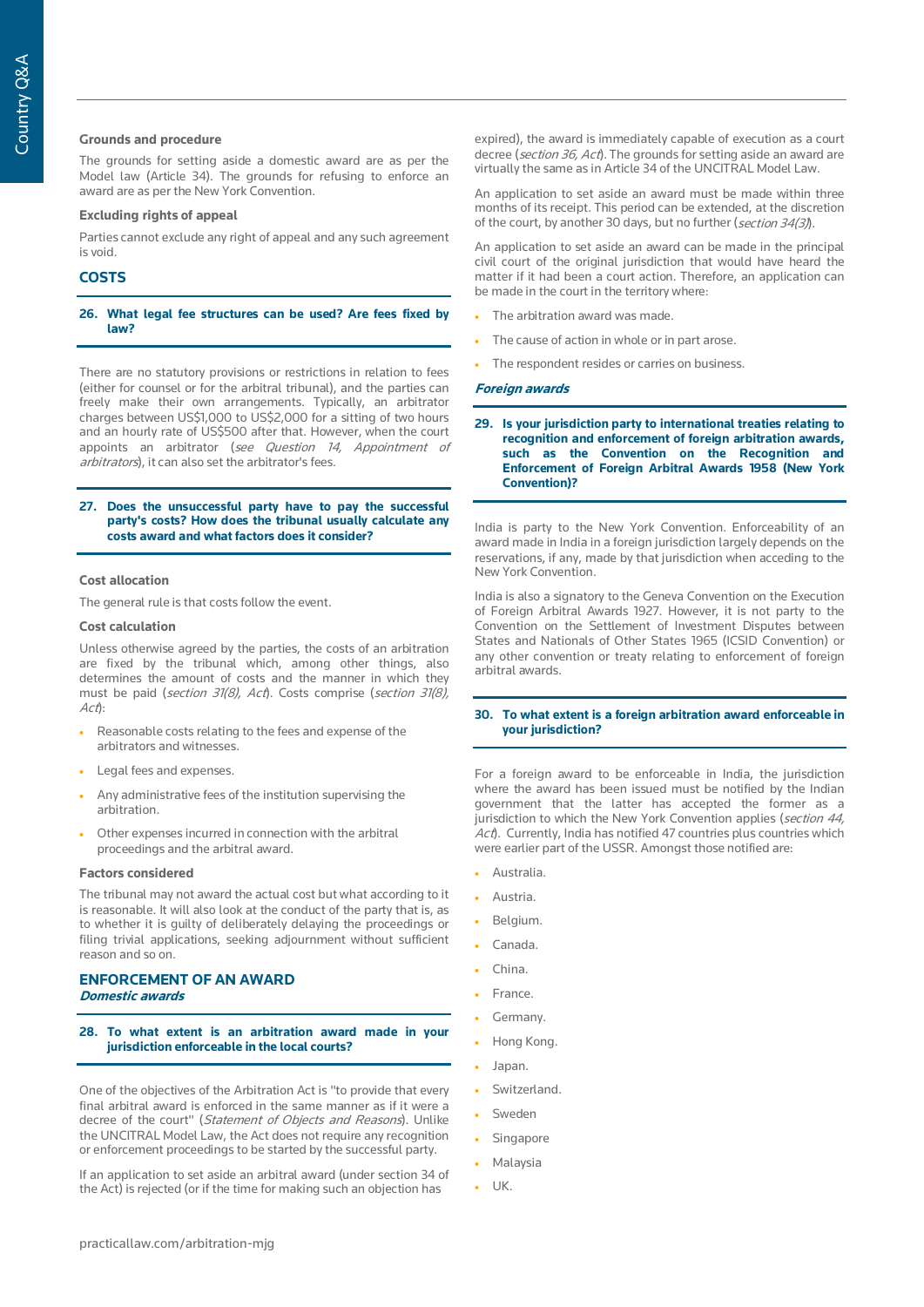• US.

To enforce a foreign award the applicant must produce to a court of first instance:

- The original award or an authenticated copy of it.
- The original arbitration agreement or a certified copy of it.
- Such evidence as may be necessary to prove that the award is a foreign award.

Enforcement of a foreign award can be refused only on the grounds specified by the Act (section 48), which are the grounds set by the New York Convention. If the court is satisfied that the foreign award is enforceable, that award is deemed to be a decree of the court and enforceable as such (for appeals, see Question 25).

The Act does not set a limitation period in relation to the enforcement of a foreign award, but under the general law of limitation, an application for enforcement must be made within three years of receiving the award (2001 (1) RAJ 339 Bombay).

If the court has ordered that an arbitral award be set aside, the period between the start of the arbitration and the date of the court's order is excluded from the limitation period (section 43(4), Act).

## **Length of enforcement proceedings**

**31. How long do enforcement proceedings in the local court take, from the date of filing the application to the date when the court makes its final order? Is there an expedited procedure?**

Enforcement proceedings can (depending on the facts) be brought in any of India's 24 High Courts or over 600 District Courts. There are no special courts that deal with arbitration matters and there is no expedited procedure.

The length of enforcement proceedings is difficult to estimate as it depends on various factors including the court chosen (the courts have differing case backlogs). Another factor is the type of objections taken and their merits. Broadly, enforcement proceedings take at least six months in the court of first instance if objections are raised.

## **REFORM**

## **32. Are any changes to the applicable legislation or the legal framework currently under consideration or being proposed?**

According to a press report dated 17 May 2013, the Prime Minister has asked the Planning Commission of India to draft a new legislation to establish an institutional mechanism to resolve disputes in public contracts. This is specifically in relation to infrastructure disputes where foreign investment is getting hampered due to lack of proper dispute resolution mechanism.

# **MAIN ARBITRATION ORGANISATIONS**

**Delhi International Arbitration Centre, New Delhi**

Main activities. Arbitration.

W www.dacdelhi.org

**London Court of International Arbitration, (LCIA) India**

Main activities. Arbitration and mediation.

W www.lcia-india.org

**Indian Council of Arbitration**

Main activities. Arbitration of commercial disputes.

W www.icaindia.co.in

The SIAC and ICC are also frequently used in India.

## **ONLINE RESOURCES**

**The Arbitration and Conciliation Act 1996**

W http://lawmin.nic.in/legislative/textofcentralacts/1996.pdf

Description. The Arbitration and Conciliation Act, 1996 has been made available by the Ministry of Law And Justice on its website. It is an official website. The information contained is up to date.

#### **The Indian Council of Arbitration (ICA)**

W www.icaindia.co.in/htm/clouse.htm

The Indian Council of Arbitration, headquartered in New Delhi, is the leading domestic arbitral organisation. This is the official website containing the Rules (which are up to date).

**Supreme Court cases** 

W http://supremecourtofindia.nic.in

**Delhi High Court cases**

W www.delhihighcourt.nic.in

**Bombay High Court cases** 

- W www.bombayhighcourt.nic.in
- **Madras High Court cases**

W www.hcmadras.tn.nic.in

**Gujarat High Court cases**

- W www.gujarathighcourt.nic.in
- **Calcutta High Court cases**
- **W** www.calcuttahighcourt.nic.in